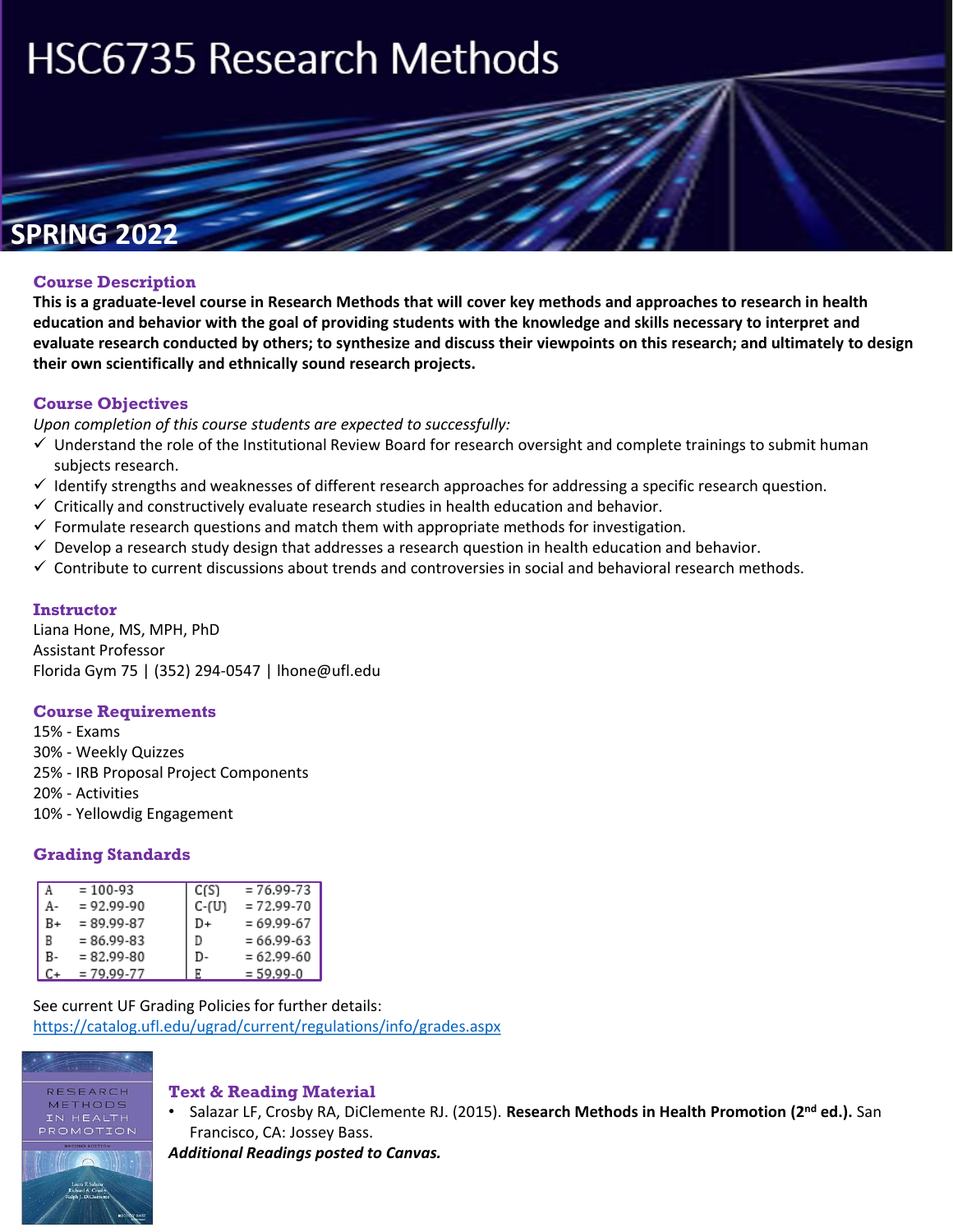# **Course Schedule**

| Week #          | <b>Topic</b>                                              | <b>Assignment</b>                                                                        | <b>Due Date</b> |
|-----------------|-----------------------------------------------------------|------------------------------------------------------------------------------------------|-----------------|
| Week #1         | Introduction to research                                  | Weekly quiz<br>Introduce yourself on Yellowdig<br>IRB training                           | 1/9             |
| Week #2         | Philosophy of science                                     | Weekly quiz<br>Topic selection for research proposal<br>Annotated bibliography           | 1/16            |
| Week #3         | Observational research                                    | Weekly quiz<br>Observational design activity<br>Research topic proposal due              | 1/23            |
| Week #4         | Conducting observational<br>research                      | Weekly quiz<br>Good clinical practice training                                           | 1/30            |
| Week #5         | Survey research                                           | Weekly quiz<br>Research talk #1                                                          | 2/6             |
| Week #6         | Experimental design and<br>randomized trials              | Weekly quiz<br>Experimental design activity<br>Outline draft due for peer review         | 2/13            |
| Week #7         | Methodological<br>considerations for<br>randomized trials | Peer review of outline<br>Exam 1                                                         | 2/20            |
| Week #8         | Sampling                                                  | Weekly quiz<br>Sampling activity<br>Draft IRB proposal for peer review                   | 2/27            |
| Week #9         | Measurement                                               | Weekly quiz<br><b>Measurement activity</b><br>Peer review of drafts due                  | 3/6             |
| <b>Week #10</b> | Spring break                                              |                                                                                          | 3/13            |
| Week #11        | Basics of statistical analyses                            | Weekly quiz<br>Statistical analyses activity                                             | 3/20            |
| Week #12        | Qualitative research                                      | Weekly quiz<br>Qualitative research activity<br>Draft IRB proposal for instructor review | 3/27            |
| Week #13        | Community-based<br>participatory research                 | Weekly quiz<br>Research evaluation presentation                                          | 4/3             |
| Week #14        | Dissemination and<br>implementation                       | Weekly quiz<br>Research talk #2                                                          | 4/10            |
| <b>Week #15</b> | Research ethics &<br>transparency in science              | Weekly quiz<br>Ethics and article retractions activity                                   | 4/17            |
| Week #16        | Wrap-up & review                                          | Full draft of IRB due<br>Exam 2                                                          | 4/24<br>4/24    |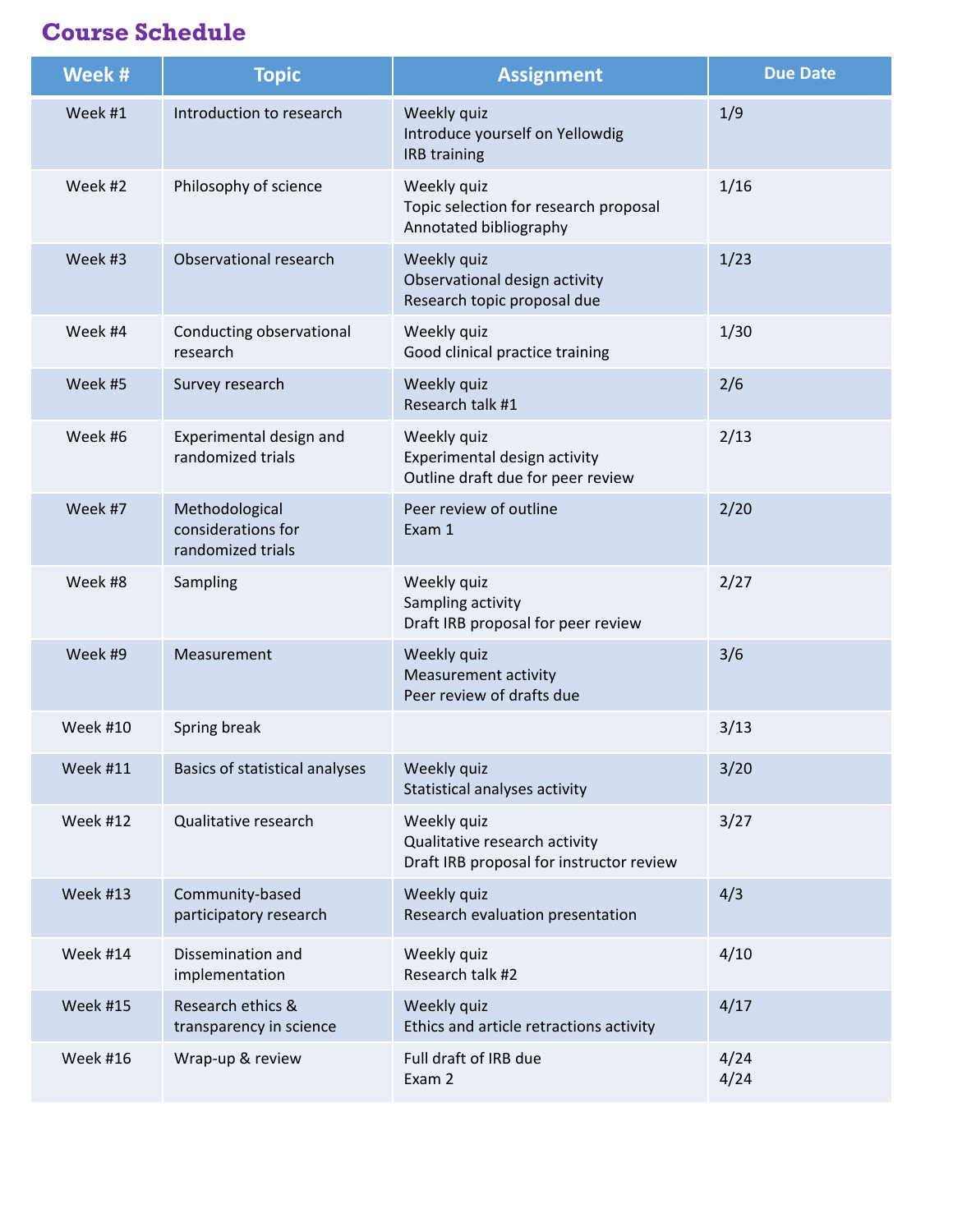### **Course Requirements**

The following will be used to assess the student's academic standing in this course. Late assignments will not be accepted for credit unless arrangements have been made with the instructor prior to the due date for that particular assignment. Failure to make prior arrangements may result in rejection of work submitted late as rescheduling/accepting assignments is at the discretion of the instructor. Requirements for class attendance and make-up exams, assignments, and other work are consistent with university policies: [https://catalog.ufl.edu/ugrad/current/regulations/info/attendance.aspx.](https://catalog.ufl.edu/ugrad/current/regulations/info/attendance.aspx)

#### **10% - Yellowdig Participation**

#### **15 Weeks/Periods of Participation = 60 points**

**Overview: Students are required to participate in ongoing dialogue related to the course content and assignments via the Yellowdig platform. The quality and of engagement in this activity will graded based on the point system.** Each Yellowdig period opens on Monday and ends at 11:59 PM Sunday.

#### **20% - Activities**

#### **10 Activities (10-30 points each) = 120 points**

**Overview: Activities in this course will build from lecture materials and outside trainings to help prepare students for the final project of the semester (IRB proposal).** 

All assignments are due Sunday of that week by 11:59 pm

#### **25% - IRB Proposal Project Components**

**Activities building to final proposal (100 points) and final proposal (50 points) = 150 points** 

**Overview: To demonstrate application of major concepts taught in this course students draft an IRB proposal for a research project of their choosing. Assignments throughout the semester will help students build towards the final proposal draft.** 

Students will be begin the semester with their topic selection, then move through a series of steps to help them build their IRB proposal. There will be two drafts submitted for peer review and a preliminary draft submitted for instructor review, ahead of the final proposal.

#### **30% - Weekly Quizzes**

#### **13 Quizzes (4 Lowest Grades Dropped) = 180**

#### **Overview: Students will be assessed throughout the semester by taking 13 quizzes.**

Students are required to complete quizzes and turn them in by due date assigned. Students will take 13 quizzes and their lowest 4 scores during the semester will be dropped from their final grade (i.e., 9 quiz scores will count). Please review each quiz's instructions & guidelines. Students will be assessed over all course materials: readings, videos, lectures, etc. All quizzes are due Sunday of that week by 11:59 pm.

#### **15% - Examinations**

#### **2 Exams (45 points each) = 90 points**

**Overview: Students will have two exams– Exam 1 (Module 1) and Exam 2 (Module 2/3).** 

Students need to review opening and closing dates for both examinations. These examinations are not open note, they are timed and students will have one attempt in completion.

Students should be aware that online learning is different than a traditional classroom experience and can present unique challenges, particularly to individuals who do not possess good time management skills. The online classroom is available to you 24 hours a day. Unlike traditional instructional settings in which each student gets the same class at a set time and day, the online setting gives students the opportunity to tailor class to their particular learning style. You should note, however, that this course is not completely self-paced. As listed on the class calendar, there are select times during which units and course materials will be available and are due. You can view each unit's lectures at any time during the dates in which that specific unit is open. Please note that all quizzes, exams, assignments, Yellowdig participation, etc. must be completed and submitted by the due date listed on the syllabus. Quizzes and exams will only be available to you on the date(s) and time(s) listed on the syllabus. Since we will not have in-class meeting times for me to remind you of critical dates, it is essential to familiarize yourself with the course schedule, deadlines, and due dates.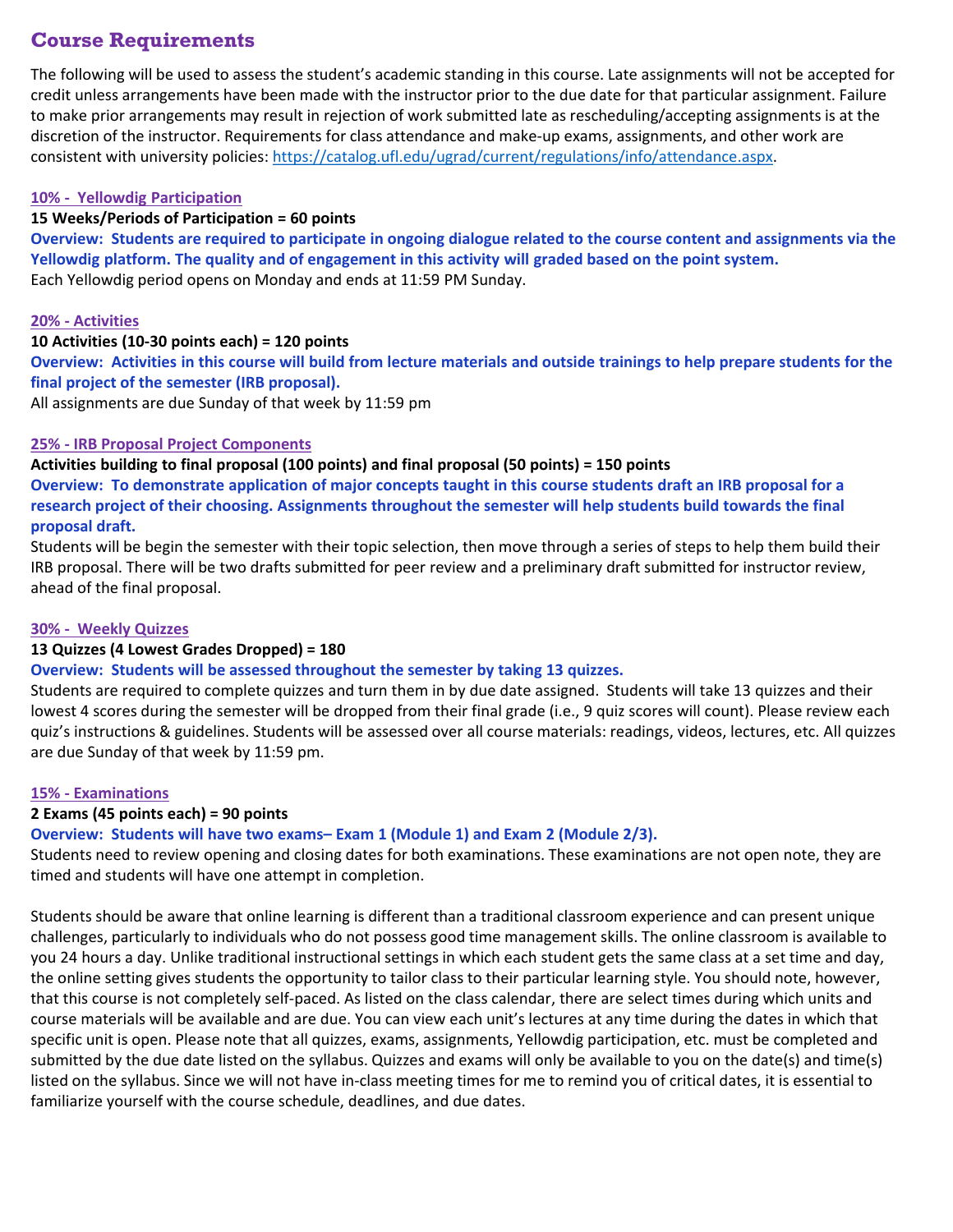## **Course Policies**

#### **Make Up Policy:**

Work will not be accepted late, and on some days more than one of these tasks may be due. If personal circumstances arise that may interfere with your ability to meet a deadline, please let me know as soon as possible before the due date. Please keep in mind only university authorized excuses will be accepted, and documentation must be provided. Requirements for make-up exams, assignments, and other work are consistent with university policies: <https://catalog.ufl.edu/ugrad/current/regulations/info/attendance.aspx>

#### **Communication:**

You may email me through Canvas with any questions or concerns you have, and I will attempt to respond to your emails within 48 hours. If you have an urgent issue, please email my personal UF email, *hone@ufl.edu*. Students are responsible for getting a University of Florida email account (e.g., john.doe@ufl.edu) and should use this email for all university related correspondence. The instructor may not read emails from or send emails to any non-UF email addresses (e.g., john@aol.com). Email use does not relieve students from the responsibility of confirming the communication with the instructor.

#### **Questions:**

For general course questions, I encourage you to check the Yellowdig community since other students may have the same question. If you do not find an answer, post your question using a descriptive subject line. All students are expected to follow rules of common courtesy in email messages, discussions, chats, etc. Please review the [Netiquette Guide](http://teach.ufl.edu/wp-content/uploads/2012/08/NetiquetteGuideforOnlineCourses.pdf) (also on course website) for further important information.

#### **University Policy on Accommodating Students with Disabilities:**

Students with disabilities requesting accommodations should first register with the Disability Resource (DSR) Center (352-392 8565; [www.dso.ufl.edu/drc/\) b](http://www.dso.ufl.edu/drc/))y providing appropriate documentation. Once registered, students will receive an accommodation letter which must be presented to the instructor when requesting accommodation. You must submit this documentation to your instructor prior to submitting assignments or taking the quizzes or exams. Accommodations are not retroactive, so students should contact the DSR office as soon as possible in the term.

#### **Honor Code Policy & Academic Integrity:**

*"We, the members of the University of Florida community, pledge to hold ourselves and our peers to the highest standards of honesty and integrity."* The following pledge will be either required or implied on all work: "On my honor, I have neither given nor received unauthorized aid in doing this assignment." It is the duty of the student to abide by all rules set forth in the UF Catalog. Students are responsible for reporting any circumstances, which may facilitate academic dishonesty. University Policy on Academic Misconduct: Academic honesty and integrity are fundamental values of the University community. [Students should be sure that they understand the UF Student Honor Code at: https://sccr.dso.ufl.edu/policies/student-honor](https://sccr.dso.ufl.edu/policies/student-honor-code-student-conduct-code/)code-student-conduct-code/. All students must adhere to university regulations regarding academic integrity. Any form of academic dishonesty (including but not limited to any form of cheating, plagiarism, misrepresentation, etc.) will not be tolerated. Any student guilty of academic dishonesty will receive a failing grade (E) for the course, and the matter will be forwarded to the UF Office Student Affairs and the Dean of Students.

#### **Honorlock Quiz and Exam Proctoring Information:**

Honorlock will proctor your quizzes and examinations. Honorlock is an online proctoring service that allows you to take your exam from the comfort of your home. You DO NOT need to create an account, download software or schedule an appointment in advance. Honorlock is available 24/7 and all that is needed is a computer, a working webcam, and a stable internet connection. To get started, you will need Google Chrome and to download the Honorlock Chrome Extension. You can download the extension at: wwww.honorlock.com/extension/install. When you are ready to test, log into Canvas/E-Learning, go to your course, and click on your exam. Clicking launch Proctoring will begin the Honorlock authentication process, where you will take a picture of yourself, show your ID, and complete a scan of your room. Honorlock will be recording your exam session by webcam as well as recording your screen. Honorlock also has an integrity algorithm that can detect search-engine use, so please do not attempt to search for answers, even if it's on a secondary device. Honorlock support is available 24/7/365. If you encounter any issues, you may contact Honorlock by live chat, phone (844-243-2500), and/or email (support@honorlock.com).

#### **Grade Appeal Policy:**

Should you want to contest a grade, you will have up to three (3) days after a grade has been posted to contact me and discuss your issue; after which the grade is final. Grades are based on a point scale and will not be rounded.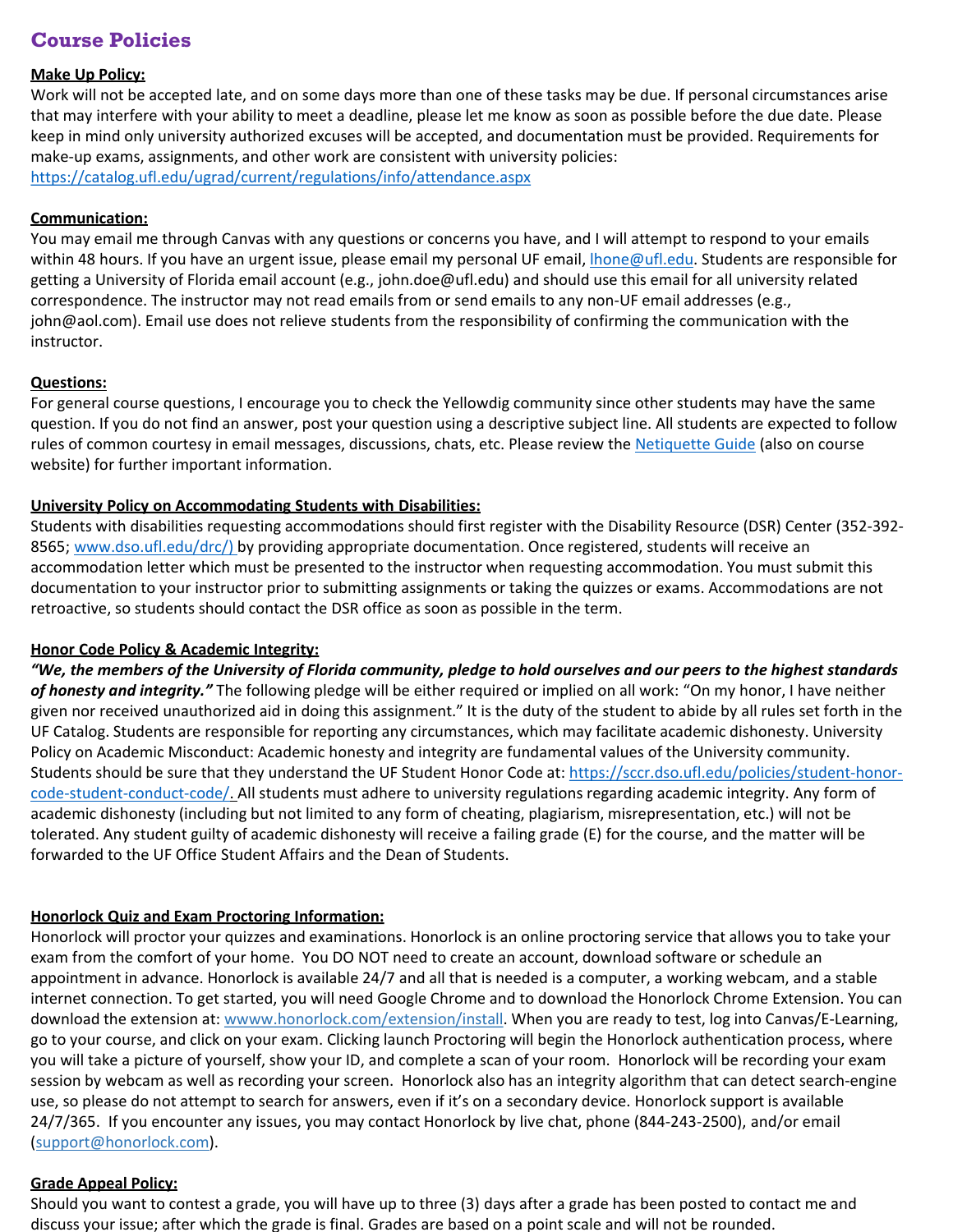#### **Resources**

The University of Florida recognizes that pursuit of an online degree requires just as much student support as pursuit of a traditional on-campus degree and, therefore, each online program is responsible for providing the same student support services to both students who are in residence on the main campus and those who are seeking an online degree through distance learning. The following links provide support services for students:

#### **Academic Resources**

#### **[Disabilities Resource Center:](http://www.dso.ufl.edu/drc/)**

Students requesting classroom accommodation must first register with the Dean of Students Office. The Dean of Students Office will provide documentation to the student who must then provide this documentation to the instructor when requesting accommodation. If you have a physical, learning, sensory or psychological disability, please visit our Disabilities Resource Center.

#### **[Online Computing Help Desk:](http://helpdesk.ufl.edu/)**

The UF Computing Help Desk is available to assist students with technical issues. If you have any issues accessing the online course material you must contact the UF Computing Help Desk immediately for assistance and obtain a case number. The instructor will not accept late assignments or change any course dates due to technology difficulties if you do not have a case number prior to the due date for the assignment. For issues with technical difficulties in E-learning, please contact the UF Help Desk at [helpdesk@ufl.edu](mailto:helpdesk@ufl.edu) or (352) 392-4357 [[https://elearning.ufl.edu/student-help-faqs/\].](https://elearning.ufl.edu/student-help-faqs/) Other resources are available at [\[https://distance.ufl.edu/getting-help/\].](https://distance.ufl.edu/getting-help/)

#### **[Graduate Advancement Resources:](https://gradadvance.graduateschool.ufl.edu/competencies/effectiveness-and-purpose/)**

The Office of Graduate Professional Development has compiled a comprehensive list of relevant resources for graduate students. Resources include mental and physical wellness, financial literacy, research skills, leadership skills, and career development. I strongly encourage you to browse the list of resources and take advantage of the personal and professional development opportunities available to you as a UF student.

#### **[E-learning technical support:](https://elearning.ufl.edu/)**

352-392-4357 (select option 2); learning-support@ufl.edu.

**[Career Resource Center:](https://www.crc.ufl.edu/)** 352-392-1601 **[Online Library Help Desk:](http://guides.uflib.ufl.edu/content.php?pid=86973&sid=686381)** The help desk is available to assist students with access to all of the UF Libraries resources. **[Teaching Center:](https://teachingcenter.ufl.edu/)** 352-392-2010; 352-392-6420 **[Writing Studio:](https://writing.ufl.edu/writing-studio/)** 352-846-1138

#### **Health and Wellness Resources**

#### **Counseling and Wellness Center:**

352-392-1575; [counseling.ufl.edu/cwc](http://www.counseling.ufl.edu/cwc) **Sexual Assault Recovery Services (SARS):**  352-392-1161 **University Police Department:** 392-1111 (or 9-1-1 for emergencies); [police.ufl.edu](http://www.police.ufl.edu/)

#### **U Matter, We Care:**

Your well-being is important to the University of Florida. The U Matter, We Care initiative is committed to creating a culture of care on our campus by encouraging members of our community to look out for one another and to reach out for help if a member of our community is in need. If you or a friend is in distress, please contact [umatter@ufl.edu](mailto:umatter@ufl.edu) so that the U Matter, We Care Team can reach out to the student in distress. A nighttime and weekend crisis counselor is available by phone at 352-392-1575. The U Matter, We Care Team can help connect students to the many other helping resources available including, but not limited to, Victim Advocates, Housing staff, and the Counseling and Wellness Center. Please remember that asking for help is a sign of strength. In case of emergency, call 9-1-1.